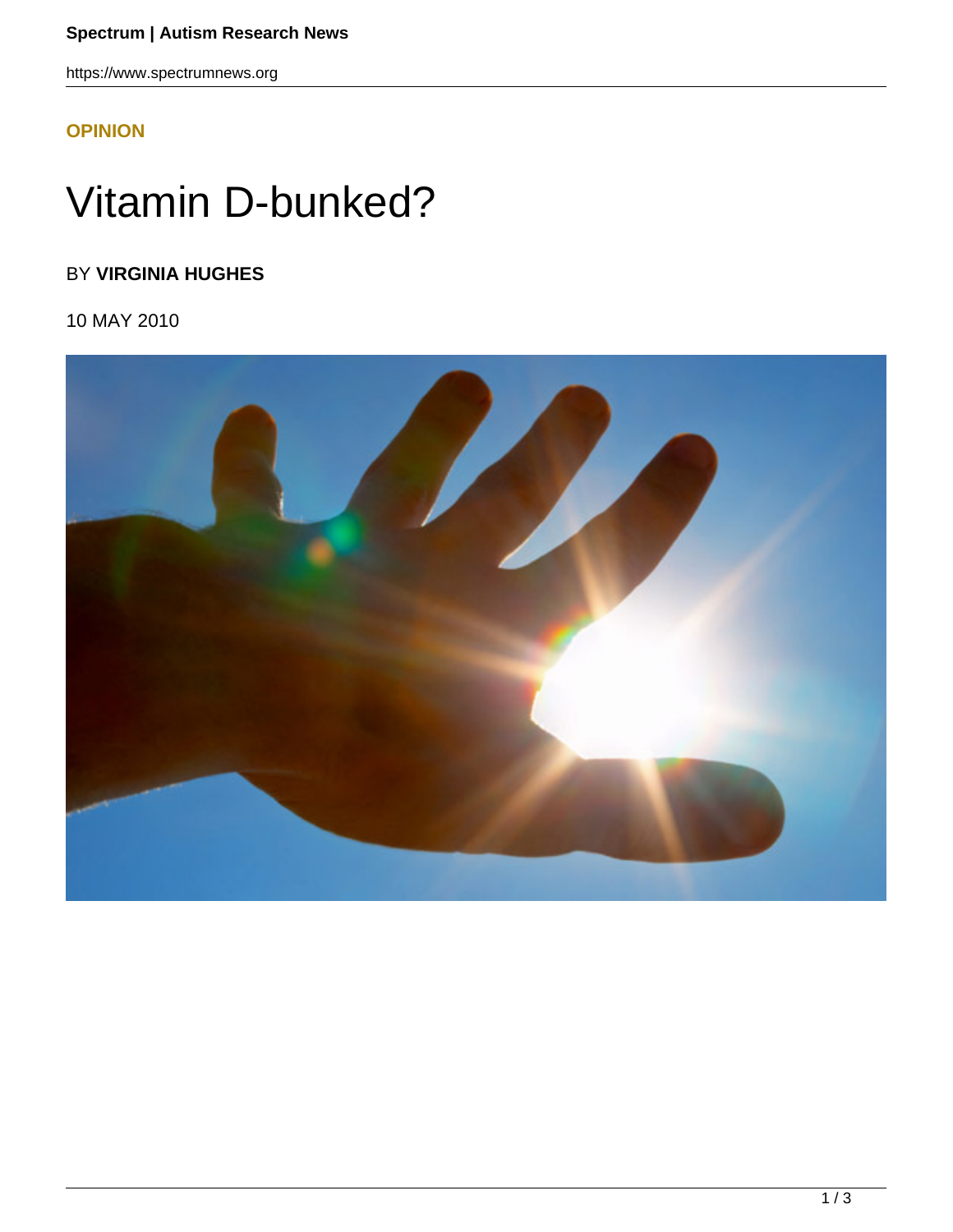## **Spectrum | Autism Research News**

https://www.spectrumnews.org



100510-stock-sunlight-hand-550x366.jpg

A couple of years ago, researchers in Sweden and Minnesota independently announced the same startling observation: children of Somali immigrants have **higher rates of autism** than do children of other ethnicities.

A follow-up study by the Swedish group, published 5 March in Acta Paediatrica, **upends the controversial notion** that these clusters are a result of low levels of vitamin D.

The theory goes like this: Women in Somalia are exposed to tons of sunlight — the body's main source of vitamin D — and consequently make vitamin D more slowly than do light-skinned women. When Somali women immigrate to northern latitudes, they see much less sunlight. If they make much less vitamin D during pregnancy, then their children could wind up with autism.